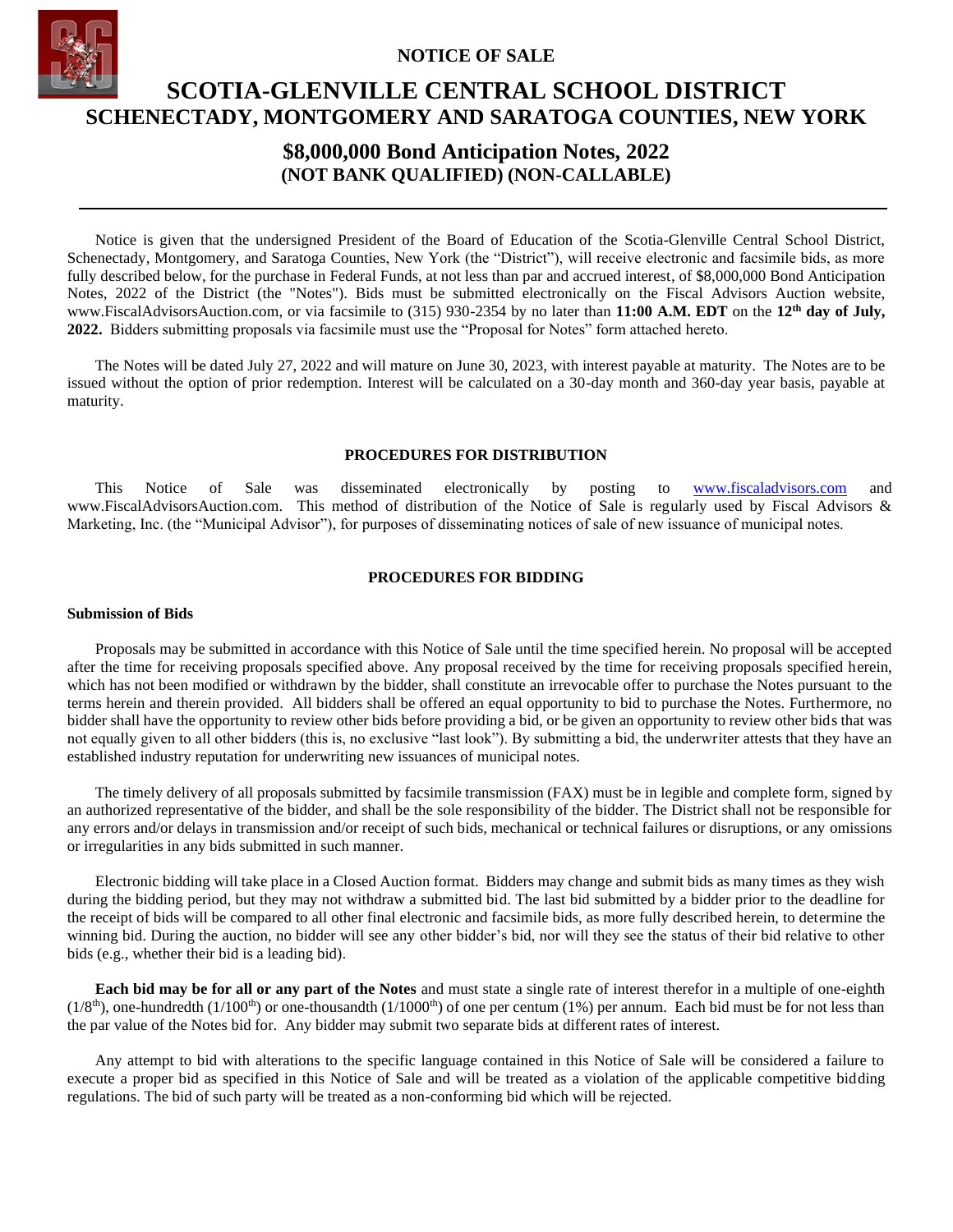#### **Award of Notes**

The Notes will be awarded to the bidder or bidders offering the lowest net interest cost, that being the rate of interest which will produce the least interest cost over the life of the Notes, after accounting for the premium offered, if any. In the event bids offering the same lowest net interest cost are received, an award will be made to the bidder offering to purchase the greater principal amount of the Notes. If two or more bids offering to purchase the same principal amount of Notes at the same lowest net interest rate are received, an award will be made by lot from among such lowest bids. The right is reserved by the District to award to any bidder all or any part of the Notes which such bidder offers to purchase and, in such event, the premium, if any, specified by such bidder will be pro-rated. In any event, the award of such Notes will be made on the basis of the bid or combination of bids offering to purchase the Notes on terms most favorable to such District.

The District reserves the right to reject any and all bids (regardless of the interest rate bid), to reject any bid not complying with this official Notice of Sale and, so far as permitted by law, to waive any irregularity or informality with respect to any bid or the bidding process. **All or none bids will be rejected. Conditional bids will be rejected, including any bid subject to credit approval.**

#### **Registration to Bid**

To bid electronically using Fiscal Advisors Auction, bidders must first visit the website at [www.FiscalAdvisorsAuction.com](http://www.fiscaladvisorsauction.com/) where, if they have never registered with either MuniAuction or any municipal debt auction website powered by Grant Street Group, they can register and then request admission to the District's auction. Only FINRA registered broker dealers, dealer banks with DTC clearing arrangements and banks or trust companies located and authorized to do business in the State of New York will be eligible to bid. The District will determine whether any request for admission is granted. Bidders who have previously registered with MuniAuction may call auction support at (412) 391-5555 x1370, to confirm their ID or password. The use of Fiscal Advisors Auction shall be at the bidder's risk, and the District shall have no liability with respect thereto. Bidders shall not be required to register in order to submit a facsimile bid.

#### **Rules of Fiscal Advisors Auction**

The "Rules of Fiscal Advisors Auction" can be viewed on the Fiscal Advisors Auction website and are incorporated by reference in this Notice of Sale. Bidders must comply with the Rules of Fiscal Advisors Auction in addition to the requirements of this Notice of Sale. In the event the Rules of Fiscal Advisors Auction conflict with this Notice of Sale, this Notice of Sale shall prevail.

#### **Disclaimer**

Each prospective bidder who wishes to submit electronic bids shall be solely responsible to register to bid via Fiscal Advisors Auction. Each qualified prospective bidder shall be solely responsible to make necessary arrangements to access Fiscal Advisors Auction for purposes of submitting its bid in a timely manner and in compliance with the requirements of this Notice of Sale. Neither the District nor Fiscal Advisors Auction shall have any duty or obligation to undertake such registration to bid for any prospective bidder or to provide or assure such access to any qualified prospective bidder, and neither the District nor Fiscal Advisors Auction shall be responsible for a bidder's failure to register to bid or for proper operation of, or have any liability for any delays or interruptions of, or any damages caused by Fiscal Advisors Auction. The District is using Fiscal Advisors Auction as a communications mechanism, and not as the District's agent, to conduct the electronic bidding for the Notes. If a prospective bidder encounters any difficulty in registering to bid, or submitting or modifying a bid for the Notes, it should telephone Fiscal Advisors Auction and notify the District's Municipal Advisor at (315) 752-0051 (provided that the District shall have no obligation to take any action whatsoever upon receipt of such notice). After receipt of bids is closed, the District through Fiscal Advisors Auction or telephone will indicate the apparent successful bidder. Such message is a courtesy only for viewers, and does not constitute the award of the Notes. The Fiscal Advisors Auction bids will be compared with bids received outside of Fiscal Advisors Auction, if any, before the award is made. Each bid will remain subject to review by the District to determine its net interest cost and compliance with the terms of this Notice of Sale.

# **Issue Price**

By submitting a bid, each bidder is certifying that its bid is a firm offer to purchase the Notes, is a good faith offer which the bidder believes reflects current market conditions, and is not a "courtesy bid" being submitted for the purpose of assisting in meeting the competitive sale requirements relating to the establishment of the "issue price" of the Notes pursuant to Section 148 of the Code, including the requirement that bids be received from at least three (3) underwriters of municipal bonds who have established industry reputations for underwriting new issuances of municipal bonds (the "Competitive Sale Requirements"). The Municipal Advisor will advise the winning bidder if the Competitive Sale Requirements were met at the same time it notifies the winning bidder of the award of the Notes. Bids will not be subject to cancellation in the event that the Competitive Sale Requirements are not satisfied.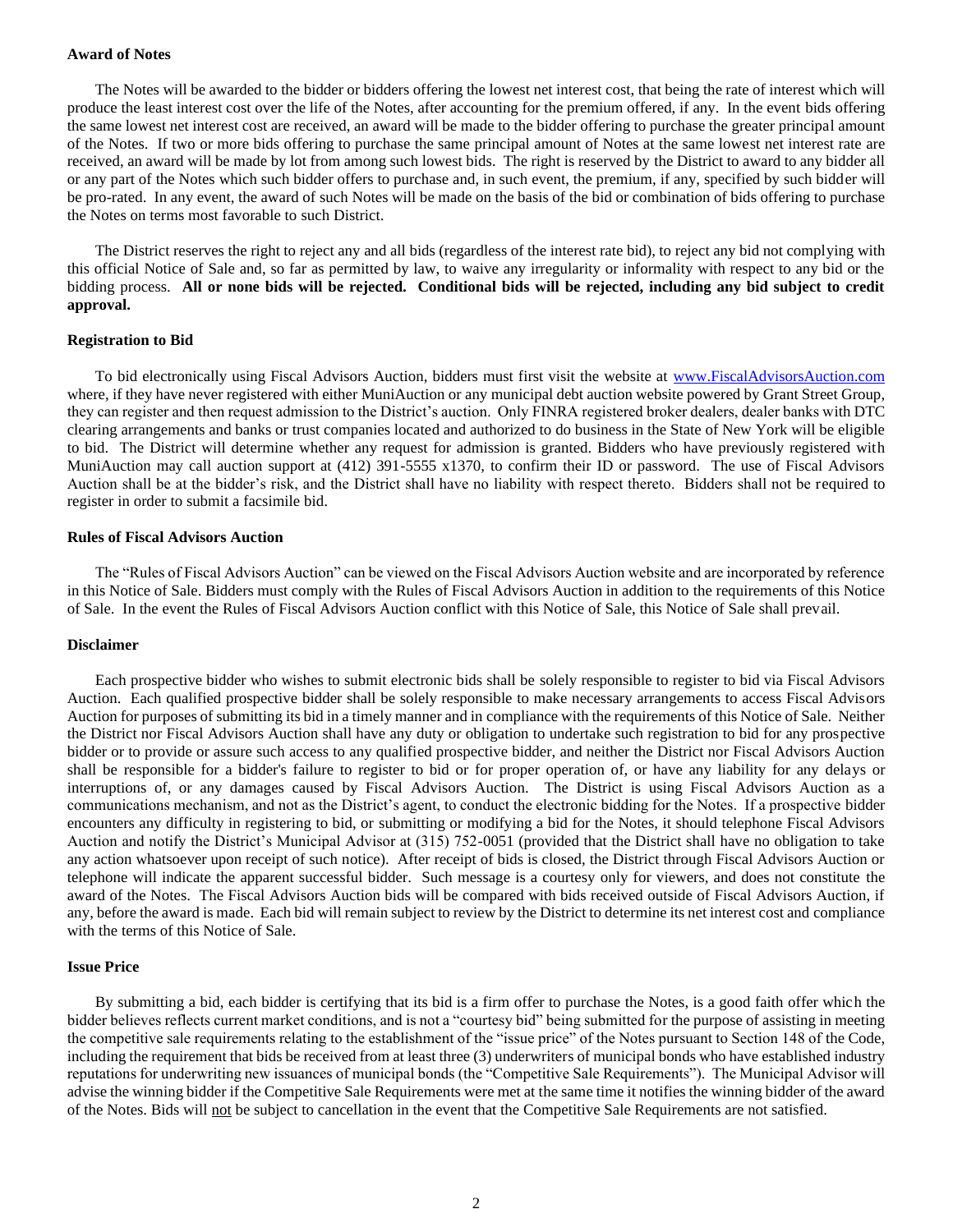The winning bidder shall, within one (1) hour after being notified of the award of the Notes, advise the Municipal Advisor by electronic or facsimile transmission of the reasonably expected initial public offering price or yield of each maturity of the Notes (the "Initial Reoffering Prices") as of the date of the award.

By submitting a bid, the winning bidder agrees (unless the winning bidder is purchasing the Notes for its own account and not with a view to distribution or resale to the public) that if the Competitive Sale Requirements are not met, it will elect and satisfy either option (1) or option (2) described below. *Such election must be made on the bid form submitted by each bidder.* 

For purposes of the "hold the price" or "follow the price" requirement described below, a "maturity" refers to Notes that have the same interest rate, credit and payment terms.

(1) Hold the Price. The winning bidder:

(a) will make a bona fide offering to the public of all of the Notes at the Initial Reoffering Prices and provide the District and Bond Counsel with reasonable supporting documentation, such as a copy of the pricing wire or equivalent communication, the form of which is acceptable to Bond Counsel,

(b) will neither offer nor sell to any person any Notes within a maturity at a price that is higher, or a yield that is lower, than the Initial Reoffering Price of such maturity until the earlier of (i) the date on which the winning bidder has sold to the public at least ten percent of the Notes of such maturity at a price that is no higher, or a yield that is no lower, than the Initial Reoffering Price of such maturity or (ii) the close of business on the fifth business day after the date of the award of the Notes, and

(c) has or will include within any agreement among underwriters, any selling group agreement and each retail distribution agreement (to which the winning bidder is a party) relating to the initial sale of the Notes to the public, together with the related pricing wires, language obligating each underwriter to comply with the limitations on the sale of the Notes as set forth above.

(2) Follow the Price. The winning bidder:

(a) will make a bona fide offering to the public of all of the Notes at the Initial Reoffering Prices and provide the District and Bond Counsel with reasonable supporting documentation, such as a copy of the pricing wire or equivalent communication, the form of which is acceptable to Bond Counsel,

(b) will report to the District and Bond Counsel information regarding the actual prices at which at least 10 percent of the Notes within each maturity of the Notes have been sold to the public,

(c) will provide the District and Bond Counsel with reasonable supporting documentation or certifications of such sale prices the form of which is acceptable to Bond Counsel. This reporting requirement, which may extend beyond the closing date of the Notes, will continue until such date that 10 percent of each maturity of the Notes has been sold to the public, and

(d) has or will include within any agreement among underwriters, any selling group agreement and each retail distribution agreement (to which the winning bidder is a party) relating to the initial sale of the Notes to the public, together with the related pricing wires, language obligating each underwriter to comply with the reporting requirement described above.

Regardless of whether or not the Competitive Sale Requirements were met, the winning bidder shall submit to the Issuer a certificate (the "Issue Price Certificate"), satisfactory to Bond Counsel, prior to the delivery of the Notes stating the applicable facts as described above. The form of Issue Price Certificate is available by contacting Bond Counsel or the Municipal Advisor.

If the winning bidder has purchased the Notes for its own account and not with a view to distribution or resale to the public, then, whether or not the Competitive Sale Requirements were met, the Issue Price Certificate will recite such facts and identify the price or prices at which the purchase of the Notes was made.

For purposes of this Notice, the "public" does not include the winning bidder or any person that agrees pursuant to a written contract with the winning bidder to participate in the initial sale of the Notes to the public (such as a retail distribution agreement between a national lead underwriter and a regional firm under which the regional firm participates in the initial sale of the Notes to the public). In making the representations described above, the winning bidder must reflect the effect on the offering prices of any "derivative products" (e.g., a tender option) used by the bidder in connection with the initial sale of any of the Notes.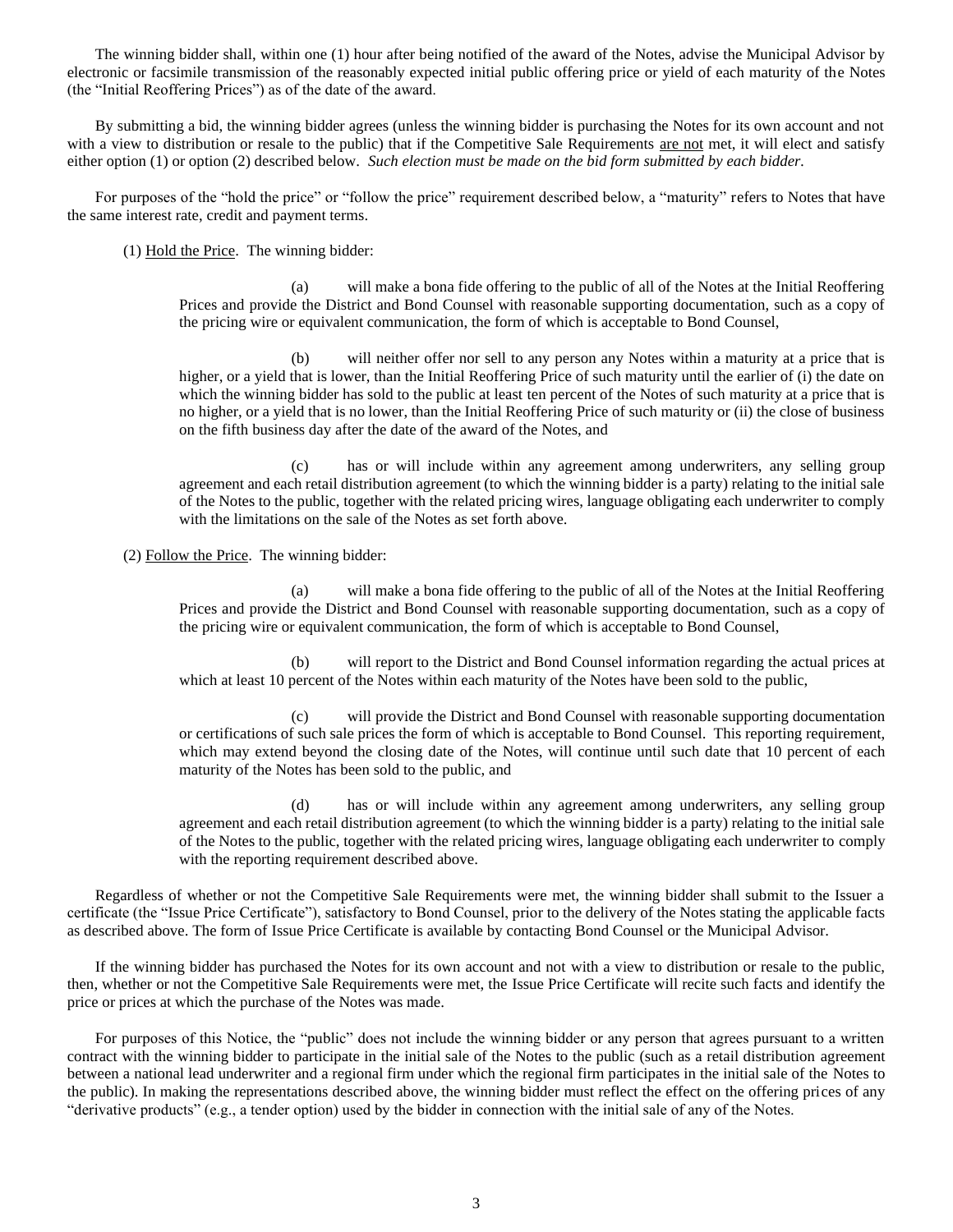#### **THE NOTES**

#### **Security for the Notes**

The Notes will be valid and legally binding general obligations of the District, all the taxable real property within which will be subject to the levy of *ad valorem* taxes to pay the Notes and interest thereon, without limitation as to rate or amount (subject to certain statutory limitations imposed by Chapter 97 of the 2011 Laws of New York). The District will pledge its faith and credit for the payment of the principal of the Notes and interest thereon. Principal and interest on the Notes are payable at maturity in lawful money of the United States of America (federal funds).

In the event of a default in the payment of the principal of and/or interest on the Notes, the State Comptroller is required to withhold, under certain conditions prescribed by Section 99-b of the State Finance Law, state aid and assistance to the District and to apply the amount thereof so withheld to the payment of such defaulted principal and/or interest, which requirement constitutes a covenant by the State with the holders from time to time of the Notes.

#### **Purpose of Issue**

The Notes are being issued pursuant to the Constitution and statutes of the State of New York, including among others, the Education Law and the Local Finance Law and a bond resolution adopted by the Board of Education on June 11, 2018 authorizing a capital project consisting of construction of improvements to and reconstruction of, various district buildings, facilities and the sites, and the acquisition of original furnishings, equipment, machinery and apparatus at an estimated maximum cost of \$12,800,000.

The Notes are being issued to provide \$8,000,000 of new money for the aforementioned purpose.

#### **Form of the Notes**

Each purchaser shall have the option of having the Notes issued (i) registered in the name of the purchaser or (ii) in the form of book-entry-only notes registered in the name of Cede & Co., as nominee for The Depository Trust Company ("DTC"). Paying agent fees, if any, are to be paid by the purchaser(s). Notes issued registered in the name of the purchaser will be issued in the denomination of \$5,000 each or multiples thereof as may be designated by the purchaser(s).

If the purchaser(s) notifies Bond Counsel by 3:00 P.M., Prevailing Time on the date of sale, the Notes may be issued in the form of book-entry-only notes, in the denomination corresponding to the aggregate principal amount of the Notes. In the event that the Purchaser(s) choose registered notes, as a condition to delivery of the Notes, the successful bidder(s) will be required to cause such note certificates to be (i) registered in the name of Cede & Co., as nominee of DTC, and (ii) deposited with DTC to be held in trust until maturity. DTC is an automated depository for securities and clearinghouse for securities transactions, and will be responsible for establishing and maintaining a book-entry system for recording the ownership interests of its participants, which include certain banks, trust companies and securities dealers, and the transfers of the interests among its participants. The DTC participants will be responsible for establishing and maintaining records with respect to the Notes. Individual purchases of beneficial ownership interests in the Notes may only be made through book entries (without certificates issued by the District) made on the books and records of DTC (or a successor depository) and its participants, in denominations of \$5,000 or integral multiples thereof. Principal of and interest on the Notes will be payable by the District by wire transfer or in clearinghouse funds to DTC or its nominee as registered owner of the Notes. Transfer of principal and interest payments to participants of DTC will be the responsibility of DTC; transfer of principal and interest payments to beneficial owners by participants of DTC will be the responsibility of such participants and other nominees of beneficial owners. The District will not be responsible or liable for payments by DTC to its participants or by DTC participants to beneficial owners or for maintaining, supervising or reviewing the records maintained by DTC, its participants or persons acting through such participants.

#### **CUSIP Identification Numbers**

The Municipal Advisor intends to provide the purchaser of the issue with CUSIP identification numbers as is discussed in the Preliminary Official Statement, in compliance with MSRB Rule G-34, (a)(i) (A)-(H). As is further discussed in Rule G-34 the purchaser, as the "dealer who acquires" the issue, is responsible for the registration fee to the CUSIP Bureau for this service. It is anticipated that CUSIP identification numbers will be printed on the Notes. All expenses in relation to the printing of CUSIP numbers on the Notes will be paid for by the District provided, however; that the District assumes no responsibility for any CUSIP Service Bureau charge or other charges that may be imposed for the assignment of such numbers.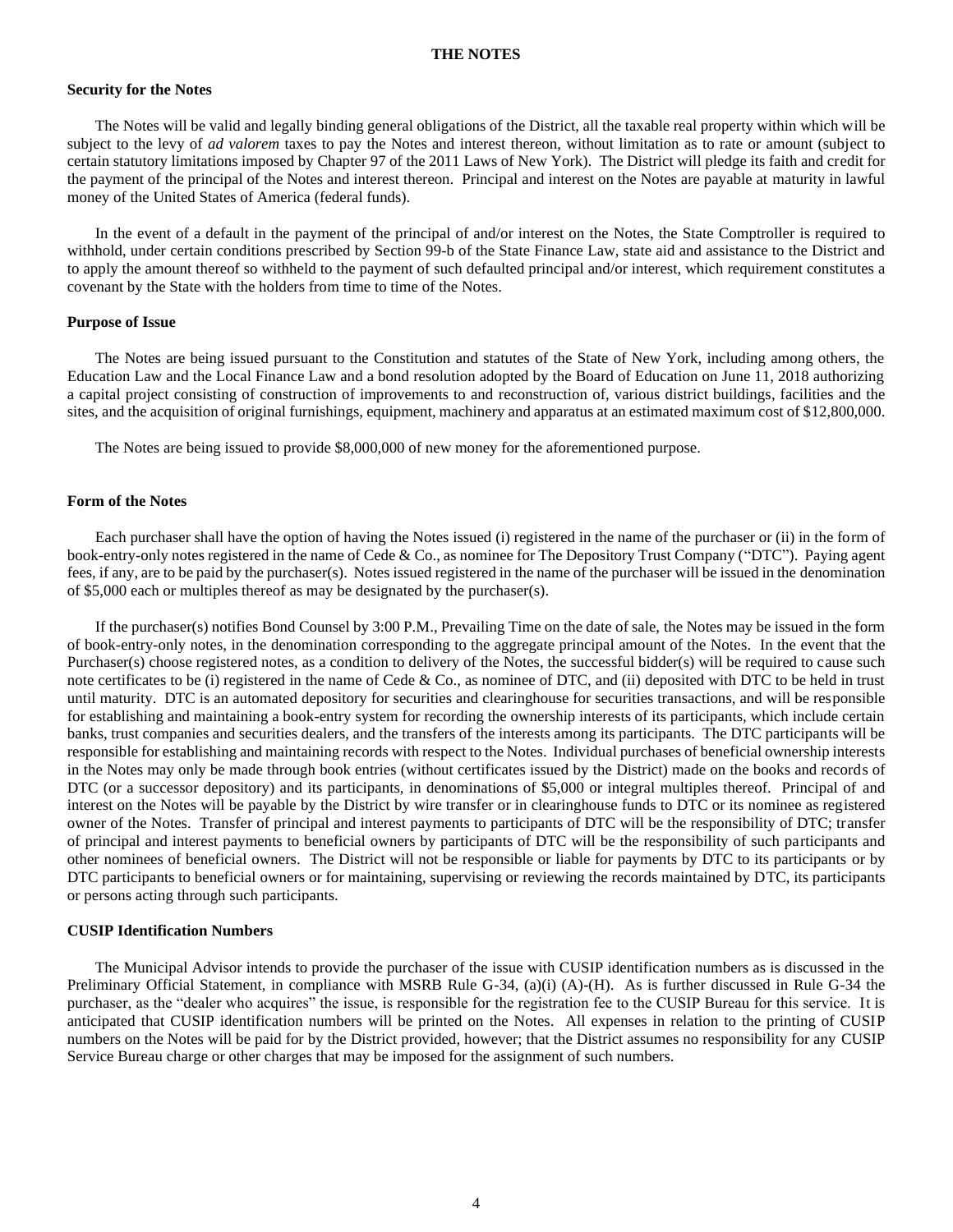#### **Delivery Date and Place of Delivery**

The Notes will be delivered through the facilities of DTC located in Jersey City, New Jersey or at such other place as may be agreed with the purchaser(s) on or about July 27, 2022. The purchase price of the Notes, in accordance with each purchaser's(s') bid, shall be paid in Federal Funds or other funds available for immediate credit on the delivery date. The District's Municipal Advisor shall provide the successful bidder(s) with wire instructions relative to the payment of the purchase price of the Notes and the successful bidder(s) shall be entitled to rely on such instructions.

### **Ratings**

The Notes are not rated. Subject to the approval of the District, the purchaser(s) of the District may have a rating completed after the sale at the expense of the purchaser(s), including any fees to be incurred by the District, such as a rating action that may require the filing of a material event notification with the EMMA System.

# **Tax Exemption and Legal Opinion**

As a condition to each purchaser(s)'s obligation to accept delivery of and pay for the Notes, such purchaser(s) will be furnished, without cost, the following, dated as of the date of the delivery of and payment for the Notes: (i) a certificate of the President of the Board of Education of the District (the "Board President") certifying that (a) as of the date of the Official Statement furnished by the District in relation to the Notes (which Official Statement is deemed by the District to be final for purposes of Securities and Exchange Commission Rule 15c2-12 (the "Rule"), except for the omission therefrom of those items allowable under the Rule), such Official Statement did not contain any untrue statements of material fact or omit to state a material fact necessary to make the statements therein, in the light of the circumstances under which they were made, not misleading, subject to the condition that while information in such Official Statement obtained from sources other than the District is not guaranteed as to accuracy, completeness or fairness, he has no reason to believe and does not believe that such information is materially inaccurate or misleading, and (b) to his knowledge, since the date of such Official Statement, there have been no material transactions not in the ordinary course of affairs entered into by the District and no material adverse changes in the general affairs of the District or in its financial condition as shown in such Official Statement other than as disclosed in or contemplated by such Official Statement; (ii) a closing certificate, constituting a receipt for the Note proceeds and a signature certificate, which will include a statement that no litigation is pending, or to the knowledge of the signers, threatened affecting the Notes; (iii) a tax certificate and nonarbitrage certificate executed on behalf of the District which will include, among other things, covenants, relating to compliance with the Code, with the owners of the Notes that the District will, among other things, (A) take all actions on its part necessary to cause interest on the Notes not to be includable in the gross income of the owners thereof for federal income tax purposes, including, without limitation, restricting, to the extent necessary, the yield on investments made with the proceeds of the Notes and investment earnings thereon, making required payments to the federal government, if any, and maintaining books and records in a specified manner, where appropriate, and (B) refrain from taking any action which would cause interest on the Notes to be includable in the gross income of the owners thereof for federal income tax purposes, including, without limitation, refraining from spending the proceeds of the Notes and investment earnings thereon on certain specified purposes; (iv) unless the Notes are purchased for the successful bidder's own account, as principal for investment and not for resale, a certificate of the District, executed by the Board President, stating that the District has agreed, in accordance with the Rule, to provide or cause to be provided, timely notice of the occurrence of certain designated events with respect to the Notes; (v) a certificate from the Clerk of the District stating that the Board President has the authority to approve the sale of the Notes and (vi) the legal opinion as to the validity of the Notes of **Barclay Damon LLP, of Albany, New York, Bond Counsel**. Reference should be made to such Official Statement for a description of the scope of Bond Counsel's engagement in relation to the issuance of the Notes and matters covered by such legal opinion. Furthermore, reference should be made to the information under the headings "LEGAL MATTERS" and "TAX EXEMPTION" in the Official Statement.

THE NOTES WILL NOT BE DESIGNATED AS "QUALIFIED TAX-EXEMPT OBLIGATIONS" PURSUANT TO SECTION 265(b)(3) OF THE CODE.

#### **Documents Accompanying the Delivery of the Notes**

Any party executing and delivering a bid for the Notes agrees, if its bid is accepted by the District, to provide to the District, in writing, within two business days after the date of such award, all information which such successful bidder(s) determines is necessary for it to comply with SEC Rule 15c2-12, including all necessary pricing and sale information, information with respect to the purchase of municipal bond insurance, if any, and underwriter identification. Within five business days following receipt by the District thereof, the District will furnish to the successful bidder(s), in reasonable quantities as requested by the successful bidder(s), copies of such Official Statement, updated as necessary, and supplemented to include such information. Failure by the successful bidder(s) to provide such information will prevent the District from furnishing such Official Statement as described above. The District shall not be responsible or liable in any manner for the successful bidder(s)'s determination of information necessary to comply with SEC Rule 15c2-12 or the accuracy of any such information provided by the successful bidder(s) or for failure to furnish such Official Statements as described above which results from a failure by the successful bidder(s) to provide the aforementioned information within the time specified. Acceptance by the successful bidder(s) of such final Official Statements shall be conclusive evidence of the satisfactory completion of the obligations of the District with respect to the preparation and delivery thereof.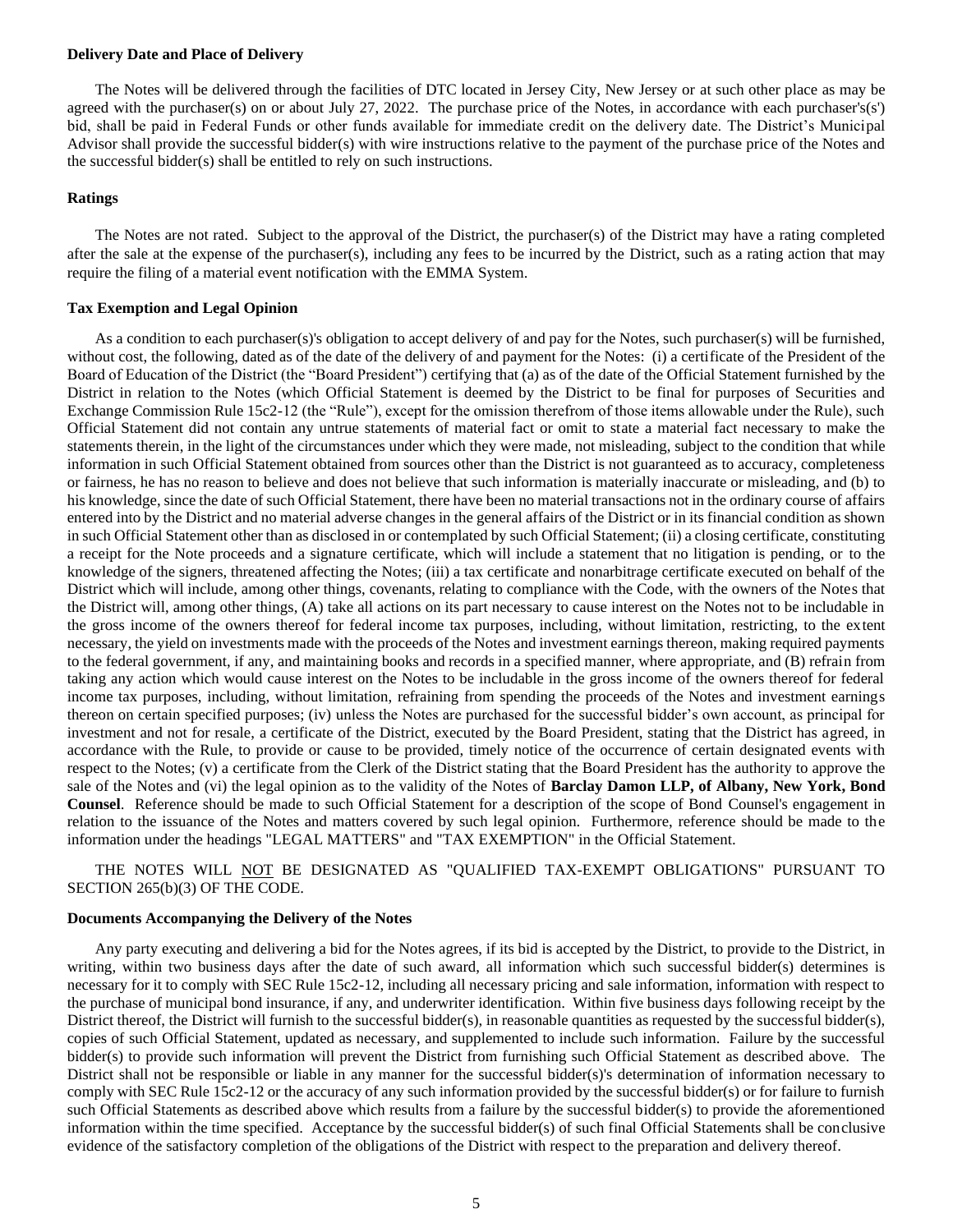# **Contact Information**

Additional copies of the Notice of Sale and Official Statement may be obtained upon request from the offices of Fiscal Advisors & Marketing, Inc., Phone: 315.752.0051, or at [www.fiscaladvisors.com](http://www.fiscaladvisors.com/) o[r www.fiscaladvisorsauction.com.](http://www.fiscaladvisorsauction.com/)

The District's Bond Counsel contact information is as follows: Connie Cahill, Esq., Barclay Damon LLP, 80 State Street, Albany, New York 12207, Phone: (518) 533-2926, Fax: (518) 533-2926, Email: [mcahill@barclaydamon.com](mailto:mcahill@barclaydamon.com)

The District contact information is as follows: Andrew M. Giaquinto, School Business Manager, Scotia-Glenville Central School District, 900 Preddice Parkway, Scotia, New York 12302, Phone: (518) 382-1222 x 1, Fax: (518) 386-4326, Email: [agiaquinto@sgcsd.net](mailto:agiaquinto@sgcsd.net)

**Dated: June 22, 2022 DAVID J. BUCCIFERRO President of the Board of Education and Chief Fiscal Officer**